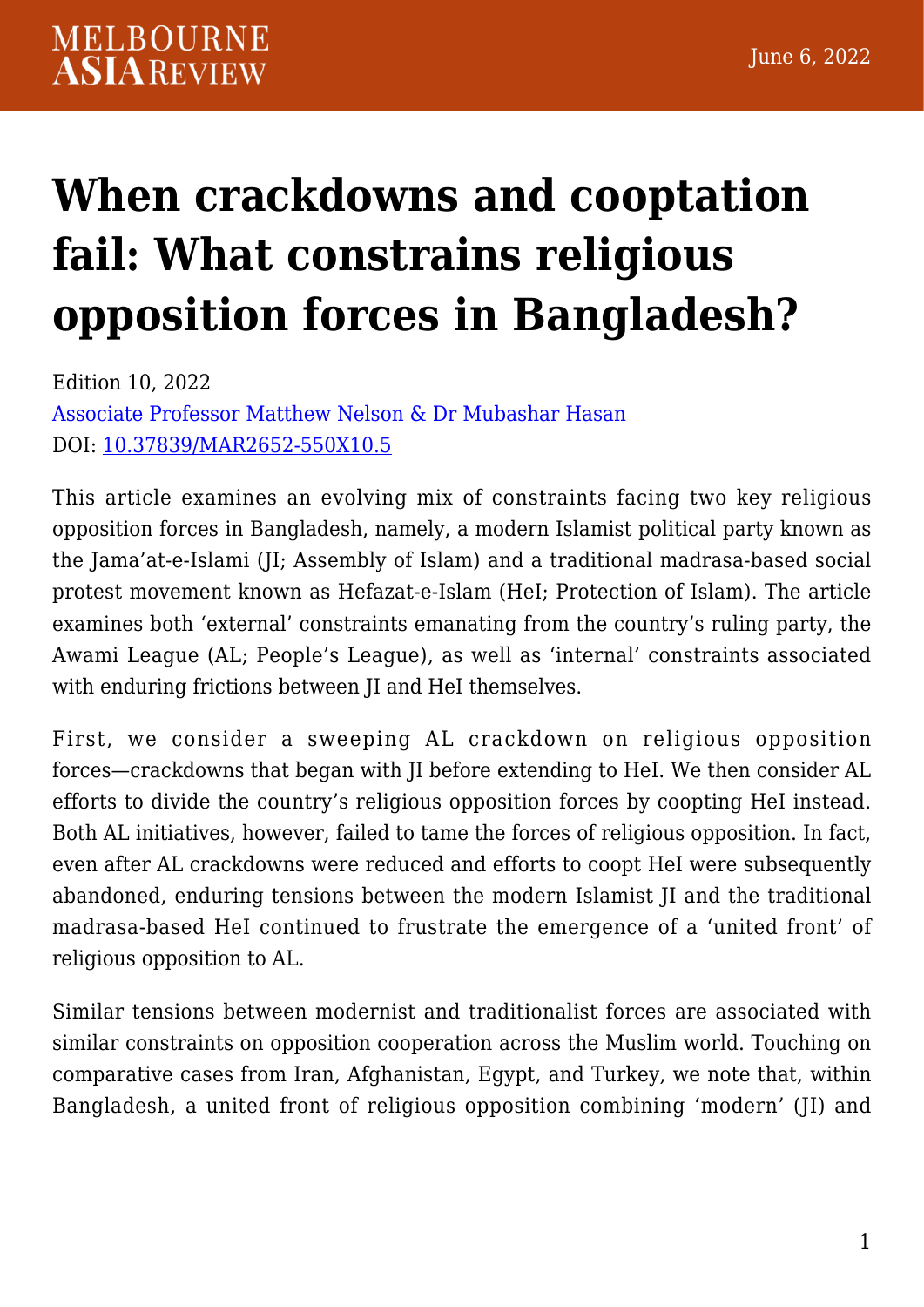'traditional' (HeI) forces is unlikely. Ultimately, we argue that AL's enduring incumbency has less to do with AL's anti-opposition initiatives than its opponents' intra-religious divisions.

## **1. Religious-cum-political opposition in the Muslim world: 'modern' and 'traditional'**

Within Bangladesh, the approach to religion-state relations embraced by the incumbent ruling party (AL) is often described as 'secular', but in practice it is secular only in the sense that AL leaders see *themselves* as the preeminent mediators of religious belief and practice in public life. Furthermore, whilst AL describes itself as a democratic party, its regime is widely associated with elements of [electoral authoritarianism](https://www.cambridge.org/core/journals/politics-and-religion/article/abs/rise-of-competitive-authoritarianism-in-bangladesh/90880ED7FDB913D92E9E337163A67862): manipulation of electoral processes, restrictions on fundamental rights, and constraints on the press.

Opposition parties such as JI do not describe themselves as secular; they are more comfortable with the explicitly 'Islamist' ideologies of JI's founder Syed Abu'l a'la Maududi (1903-79). Maududi felt that interpretations of Islam and the enforcement of Islamic law should not be left to the 'traditional' religious leaders (he was particularly critical of those ensconced in local seminaries—that is, the ulema—as well as Sufi sheikhs) nor to processes of ongoing 'democratic' deliberation and legislation. He believed that his own ideological vanguard should be empowered, via the executive branch of the modern state (or a judicial veto), to interpret and enforce Islamic legal injunctions.

Following its landslide electoral victory in 2008, AL launched a campaign to crush its party-based 'Islamist' rivals. But, as we explain below, this intensive crackdown on JI encouraged the formation of a *non*-party-based opposition movement, namely HeI, rooted in non-state (so-called 'qawmi' or popular) madrasas. Amongst the religious opposition forces of Bangladesh, JI is best understood as an older (but 'modern') political-party-based force, whereas HeI is a newer (but more 'traditional') madrasa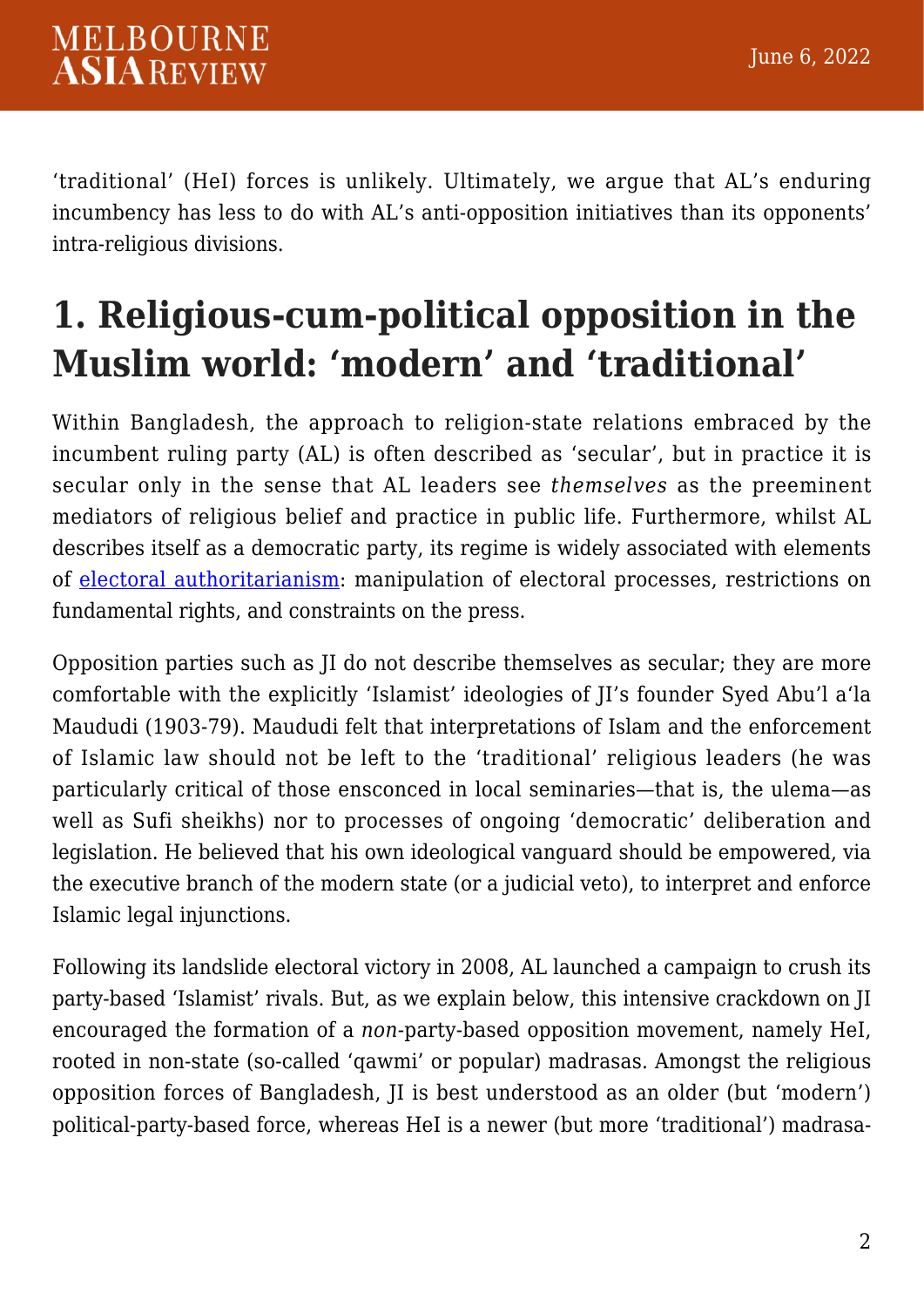based force. Understanding the difference between modern 'Islamist' and madrasbased 'traditionalist' forces is important—not only in Bangladesh, but across the Muslim world.

Rooted in the work of JI ideologues like Maududi in South Asia—and, building on his work, Muslim Brothers such as Syed Qutb in the Middle East—modern Islamist groups are generally associated with highly disciplined organisations, both political parties and student or community-based social movements. Further, they tend pull away from narrow sectarian or denominational labels in favour of a pan-Islamic and generically 'Muslim' orientation, even as they combine their own religious ideology with university-level training in modern professions: medicine, business, engineering, and so on.

Traditionalists, on the other hand, are rarely associated with highly disciplined organisations. They tend to be associated with relatively broad and often rather loose coalitions of otherwise autonomous local madrasas instead. And, whereas Islamists gravitate towards modern professions, traditionalists tend to remain closely associated with madrasa-based studies focused on the Qur'an and hadith (that is, the sayings that record the lived example of the Prophet)—typically, via historically embedded 'schools' (madahab) of religious-cum-legal training. In fact, where Islamists abjure denominational distinctions, traditionalists often highlight these distinctions to draw out subtle hierarchies between them.

Whereas Islamists embrace state-based forms of executive power, traditionalists often aim to engage other Muslims via personalised fatwas instead: tailored to fit questions posed by individuals, fatwas are subject to voluntary, not compulsory, enforcement. Like Islamists, however, some traditionalists also pusue state power—either as a defensive move (to protect the autonomy of their local madrasas from various forms of state encroachment) or in a push to overcome the limitations of an idealised legal model based on 'voluntary' enforcement.

Both Islamists and madrasa-based traditionalists may form political parties—for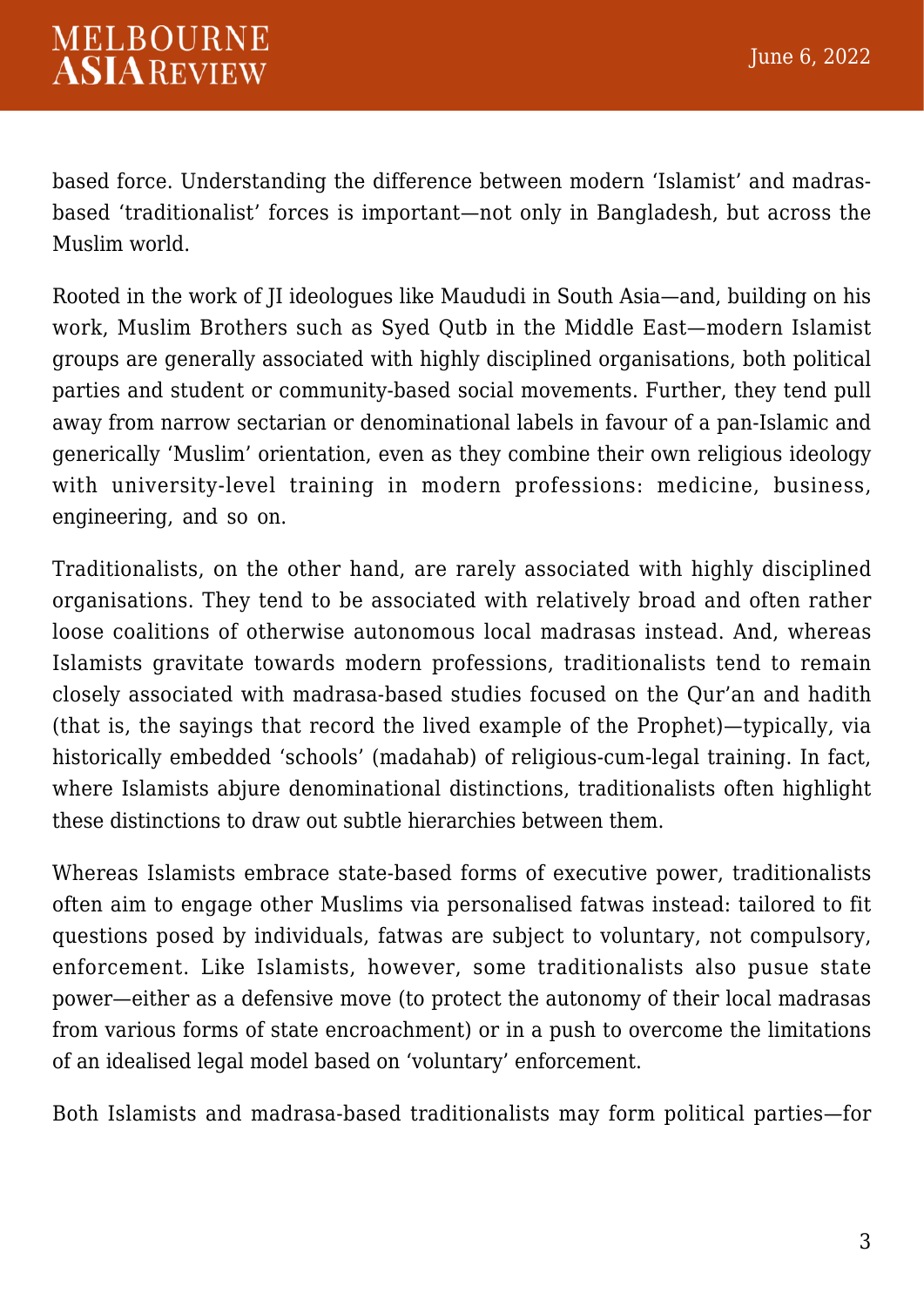example, the Islamist Jama'at-e-Islami and the traditionalist Islami Oikya Jote (IOJ, Islamic Unity Front) in Bangladesh. However, each has also engaged in violence: students affiliated with JI collaborated with the Pakistan Army in a militia known as al-Badr to resist the formation of Bangladesh in 1971; madrasa-based veterans of the anti-Soviet Afghan jihad formed a militant movement known as the Harkat-ul-Jihad-e-Islam Bangladesh or HuJI-B [Movement of Islamic Jihad in Bangladesh]) during the early 1990s.

Collaboration between modern Islamists and traditionalists can be politically transformational. But, more often than not, disagreements *between* them stifle sustained forms of cooperation or coordination.

In Iran, the Islamist ideology of Ayatollah Ruhollah Khomeini came together with the traditional clerical establishment of Qom (Iran's city of seminaries) to remove the monarchy of Mohammad Reza Pahlavi in 1979. But, shortly after this, clerics in Qom such as Grand Ayatollah Mohammad Kazim Shariatmadari expressed deep concerns about the state-oriented activism of Khomeini, arguing that clerics should limit their influence to 'authoritative' scholarship, not an 'authoritarian' attachment to state power. Khomeini's arrest of Shariatmadari set up enduring forms of tension between Iranian modernists and traditionalists.

Following the Soviet invasion of Afghanistan in 1979, international support brought modern Islamist and traditional Sufi mujahideen together in a combined form of resistance force. Yet, immediately after the Soviets withdrew, ten years later, rival Islamists and Sufis as well as ethnically divided Islamists (e.g. the Tajik-dominated Jamiat-e-Islami and the Pashtun-dominated Hizb-e-Islami) fell on one another in a brutal civil war. This intra-mujahideen failure of cooperation allowed the madrasabased Taliban to displace Afghanistan's fractured Islamists and seize power in 1996.

In Egypt, modern Islamists from the Muslim Brotherhood worked with traditional madrasa-based Salafis to topple the authoritarian regime of President Hosni Mubarak in 2011. But, in 2013, a military coup led by General Abdel Fattah el-Sisi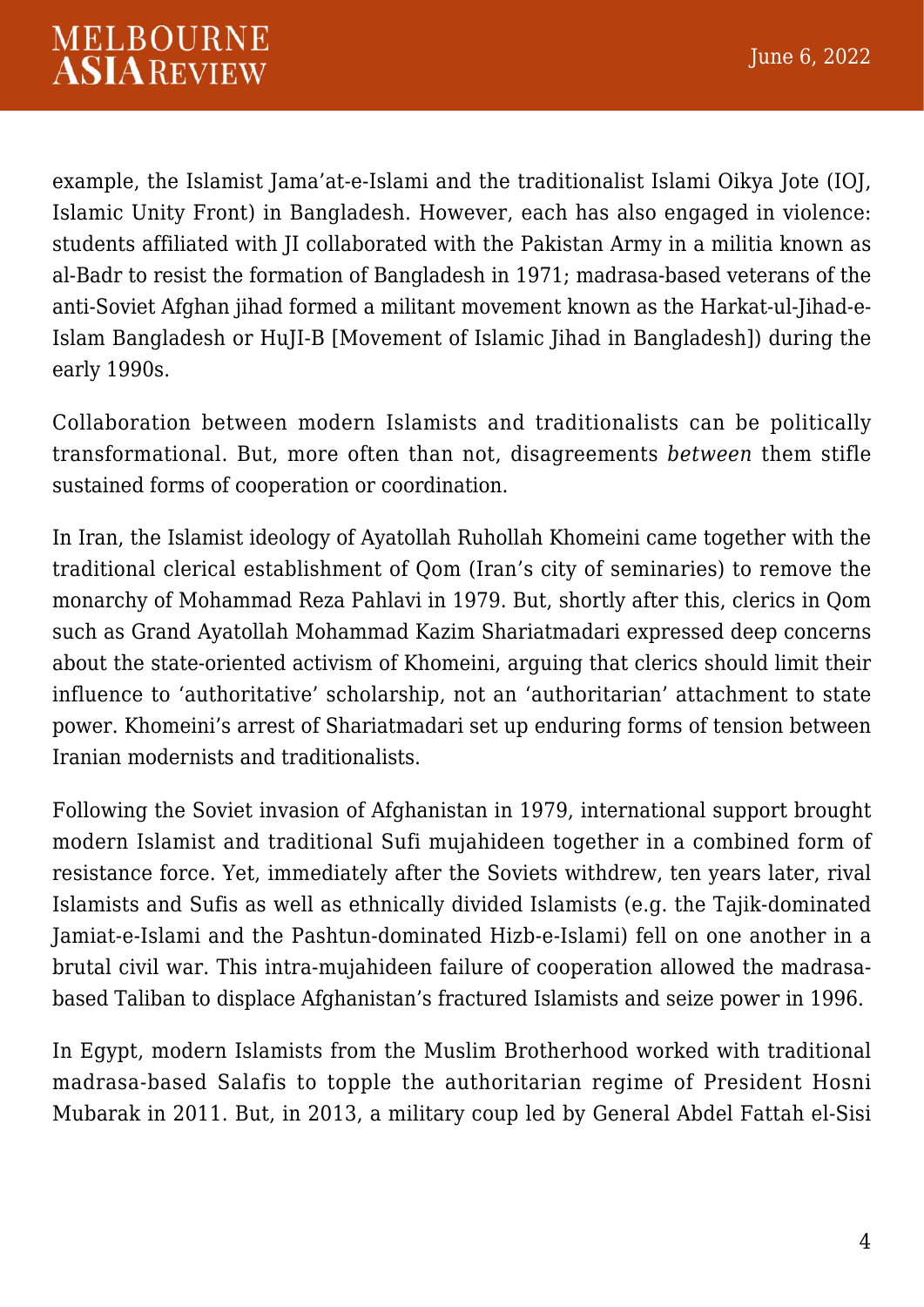ousted Egypt's first Muslim Brotherhood President, Mohamed Morsi. This coup was not resisted by Egyptian Salafis; instead, they supported it.

Again, collaboration between modernists and traditionalists can be politically transformational. But, more often than not, these collaborations (and their joint achievements) are short-lived. In what follows we trace three different explanations for the failure of religious 'opposition cooperation' in Bangaldesh. First, we examine AL's crackdown on religious opponents as well as the circumstances that led AL to extend this crackdown beyond party-based opponents such as JI to the non-partybased protesters of HeI. This increasingly comprehensive crackdown on religious opposition forces, however, did *not* push those forces closer together. Second, we highlight Prime Minister Sheikh Hasina's pivot away from a blanket crackdown on religious opposition forces, seeking to co-opt HeI instead. But again, HeI rejected AL co-optation in favour of persistent opposition and, having done so, it also rejected any form of 'opposition cooperation' with JI. Neither crackdowns nor attempted cooptation can explain the lack of opposition cooperation in Bangladesh.

Finally, noting that the presence of a common enemy has not turned religious rivals into anti-incumbency allies in Bangladesh, we argue that the greatest constraint on religious opposition is not an 'external' constraint associated with AL crackdowns or co-optation. Instead, building on the experience of Iran, Afghanistan, Egypt, and elsewhere, we note that the greatest constraint lies in the internal 'intra-religious' ideological divide between modern Islamists and traditionalists: JI versus HeI.

## **2. Crackdown: AL versus party-based religious opposition (JI)**

After identifying secularism as a fundamental constitutional principle in 1972, AL leader Sheikh Mujibur Rahman introduced a presidential regime bringing AL together with the country's communist parties in a one-party state: in 1975, all other parties (including JI) were banned. Within six months, however, Rahman was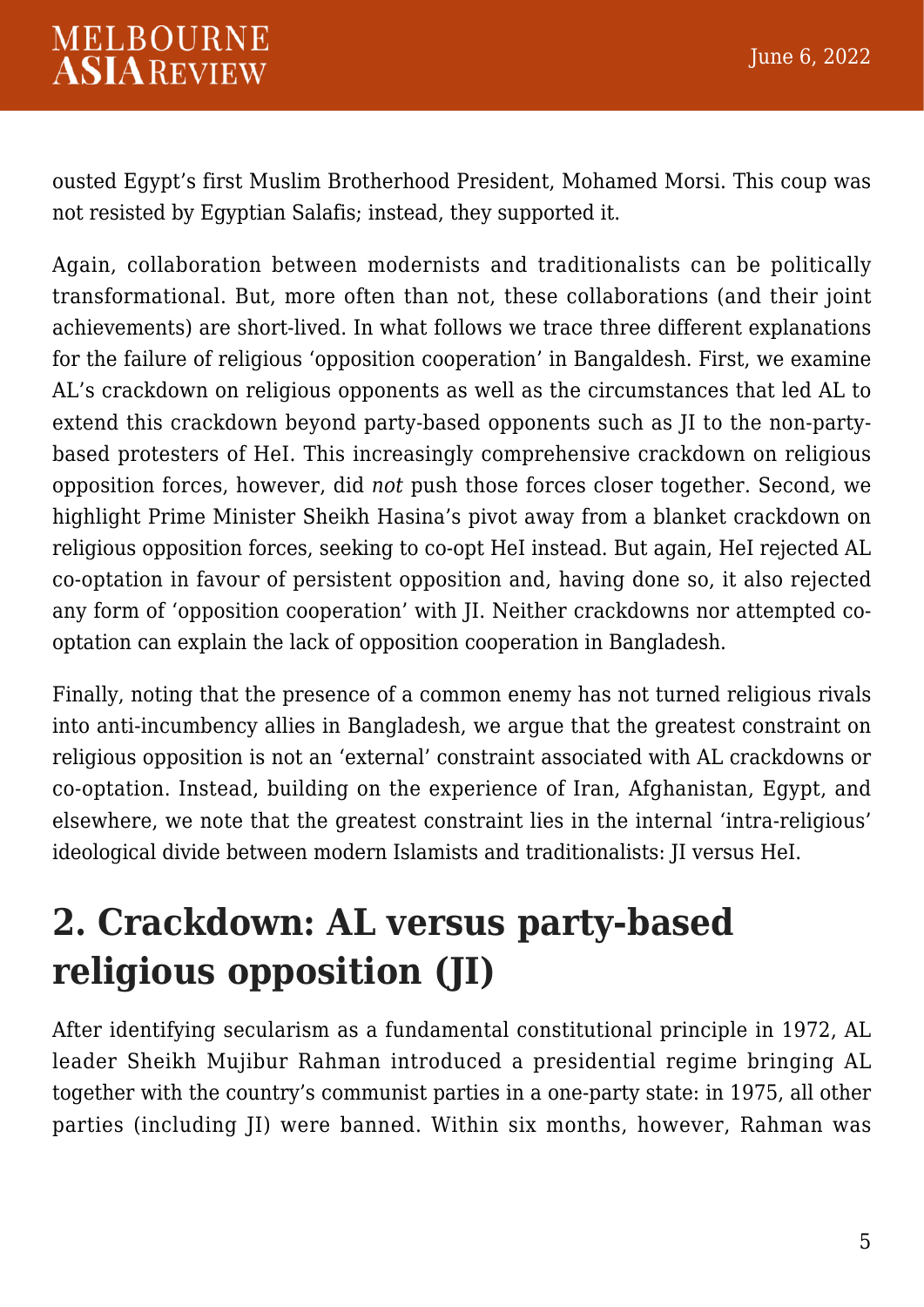assassinated in a military coup. The dictator who took over after Rahman's assassination, Major-General Zia-ur-Rahman, replaced Rahman's constitutional reference to secularism with a focus on 'absolute trust and faith in Almighty Allah' (1977). He also dissolved one-party rule and restored multi-party elections, including JI as well as a new party known as the Bangladesh National Party (BNP) founded by Zia himself. In 1981, however, Zia was assassinated during a second military coup. But Zia's replacement, General Muhammad Ershad, reinforced Zia's approach to religion-state relations, making Islam the state religion in 1988.

A broad spectrum of political parties, including AL, JI, and the BNP, came together to oust General Ershad in 1990, with subsequent elections (1991) bringing a coalition led by the BNP back into power. In fact, between 1991 and 2013, political power largely alternated between AL, on the one hand, and a BNP-led coalition (typically including JI), on the other. But, since 2013, AL Prime Minister Sheikh Hasina—the daughter of Sheikh Mujibur Rahman—has moved aggressively to constrain all forms of opposition. In particular, she activated a so-called 'International Crimes Tribunal' (ICT) to prosecute both JI and BNP leaders for 'war crimes' tied to their collaboration with the Pakistan Army during the struggle for independence in 1971. These tribunals led to the state-sanctioned [execution](https://www.bbc.com/news/world-asia-20970123) of several JI (5) and BNP (1) leaders.

When former JI Assistant General-Secretary Abdul Quader Mollah and JI Vice President Delwar Hossein Syedee, were sentenced to life imprisonment and death (respectively), JI activists took to the streets. At the same time, however, a rival rally more closely aligned with the rhetoric of AL emerged, simultaneously, in the Shahbagh area of Dhaka. This rival rally demanded (a) the revision of Mollah's sentence (from 'life' to 'death') as well as (b) the cancellation of II's party registration—ostensibly in keeping with earlier changes in the country's Representation of the People Order 1972 (as amended in 2008-2009), which banned parties that 'abuse[ed] … religion for political purposes'.

Thereafter, nearly half a million madrasa-based activists associated with HeI also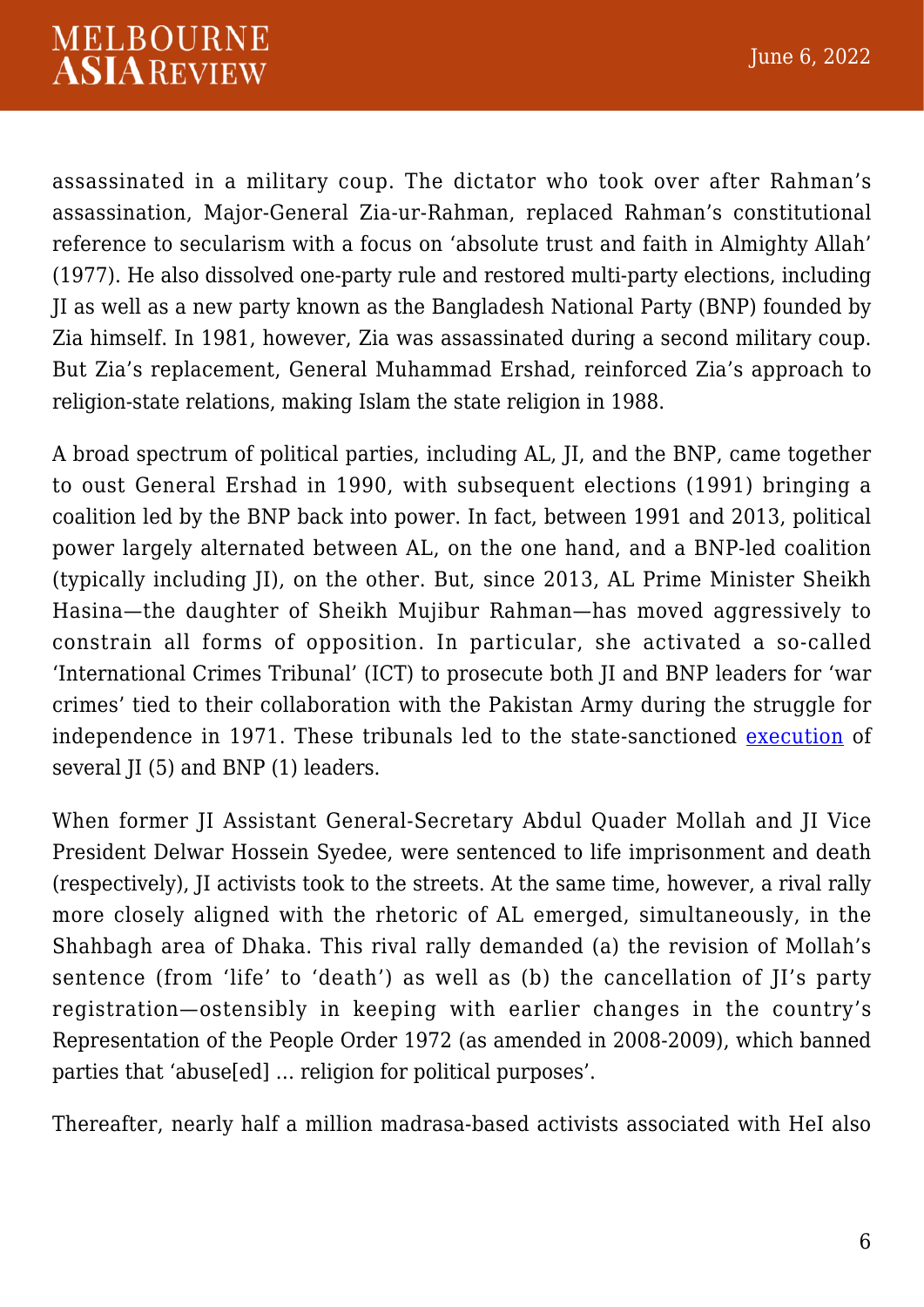took to the streets in Dhaka's central business district (Motijheel), protesting what they described as the religiously 'derogatory' language of the Shahbagh protesters and associated bloggers. Inter alia, they called for a new blasphemy law stipulating death for any writer convicted of 'maligning' Allah, Islam, or Muhammad. Extending its deadly crackdown on JI to HeI, however, more than 50 of the protesters gathered near Motijheel were [killed](https://www.hrw.org/report/2013/08/01/blood-streets/use-excessive-force-during-bangladesh-protests) by police and paramilitary forces.

These events greatly exacerbated tensions between AL and the country's religious opposition forces. In fact, these tensions reached a new flashpoint when, heeding earlier Shahbagh demands, the High Court of Bangladesh cancelled JI's party registration (2014). The leader of the BNP, Khaleda Zia—the widow of General Ziaur-Rahman—was also convicted of corruption and sentenced to jail before the country's 2018 elections. After the Supreme Court upheld the High Court's judgment cancelling JI's political party registration, the subsequent parliamentary election results were quite lopsided: out of 300 seats, AL emerged with 288, limiting the BNP to 9.

#### **3. From crackdown to cooptation: Nonparty-based opposition (HeI)**

By mid-2013, AL seemed poised to fold HeI into a violent crackdown on religious opposition writ large. HeI leader Allama Shah Ahmed Shafi, however, called for negotiations instead. And, seeking to avoid any action that might threaten to create a united front drawing JI and HeI closer together, AL leaders pulled away from antiopposition *confrontation* toward a new pattern of 'pro-HeI' *cooptation*.

Specifically, recalling the demands of the HeI protesters gathered at Motijheel, the AL government under Prime Minister Sheikh Hasina took up a list of 84 'atheist' bloggers who had ostensibly 'offended religious sentiments' and, amending the country's Information and Communications Technology Act (2006), it jailed several atheist writers. In fact, five years later, the government went on to make hurting or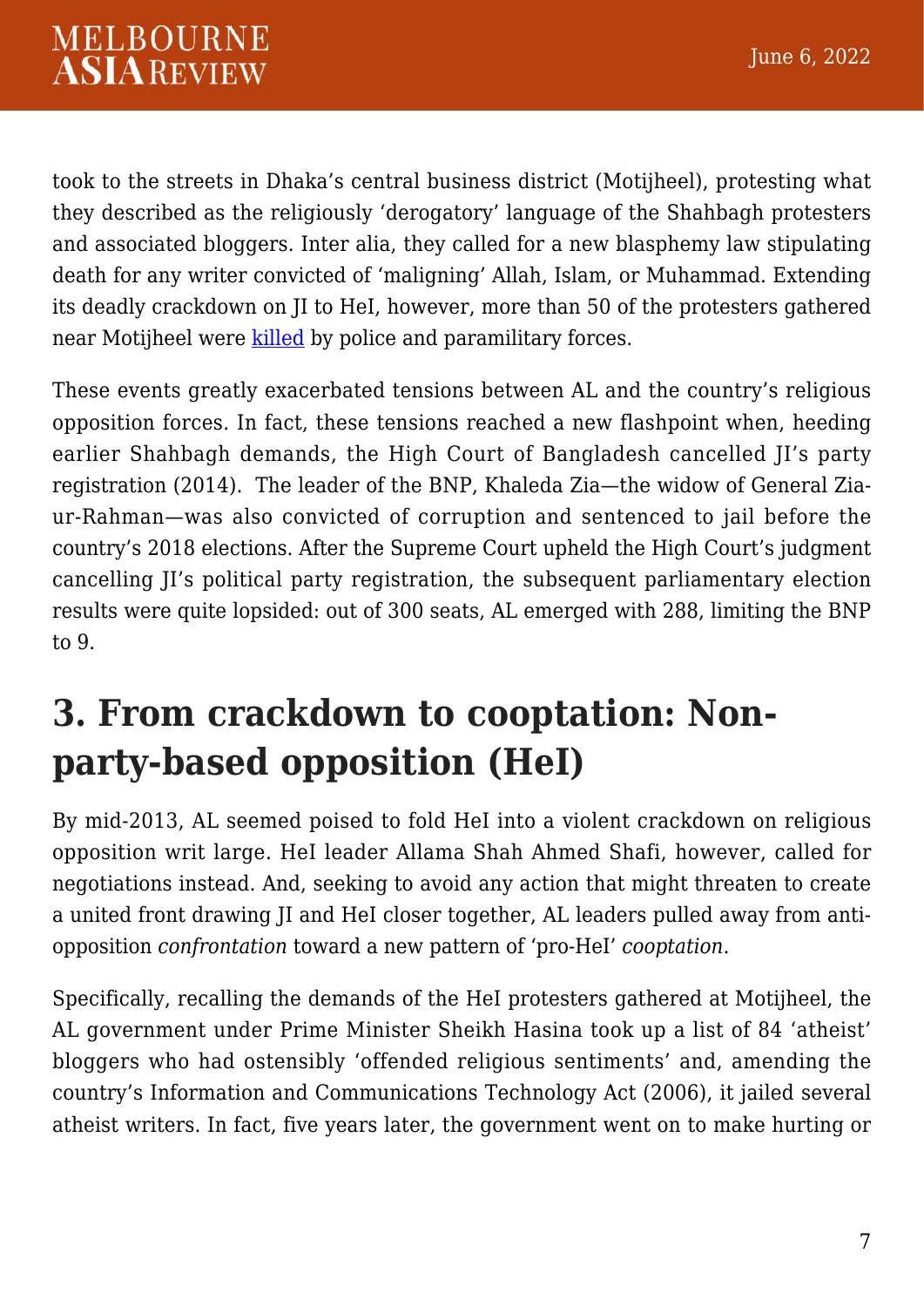provoking 'religious sentiments' a crime in an even more draconian Digital Security Act (2018) (Clause 28). And, taking up a further HeI demand for laws deterring 'blasphemous' public statues that might encourage Muslim veneration of something other than Allah, the AL government moved a statue on the country's Supreme Court premises. HeI activists had described the statue of Themis, the Greek figure of divine justice (depicted as a woman wearing a sari with a sword in one hand and the scales of justice in the other), as idolatrous.

Moreover, reaching beyond HeI concerns regarding atheism and blasphemy, Prime Minister Hasina sought to fold HeI-affiliated ulema into larger networks of state patronage, with expenditure for her Ministry of Religious Affairs increasing more than 250 percent between 2011 (US\$16M) and 2020 (US\$42.5M) alone. In 2014, the government offered 33 acres of prime state land held by Bangladesh Railways to HeI's flagship Hathazari Madrasa in Chittagong. And, in 2017, the government recognised what is known as the 'tamil' or 'dawra-e-hadith' degree (the highest level of qawmi madrasa education) as equivalent to a state-recognised Master's degree in Arabic and Islamic Studies, allowing millions of non-state qawmi madrasa graduates to apply for government jobs.

HeI's response to this AL campaign of conciliation initially appeared quite congenial. In 2017, HeI leaders [promised to refrain from staging any major anti-government](https://www.cambridge.org/core/journals/politics-and-religion/article/islamization-by-secular-ruling-parties-the-case-of-bangladesh/4EA977E6AC7DAFFFB95876E465E43A7E) [protests](https://www.cambridge.org/core/journals/politics-and-religion/article/islamization-by-secular-ruling-parties-the-case-of-bangladesh/4EA977E6AC7DAFFFB95876E465E43A7E). And, in November 2018, an HeI ceremony in Dhaka recognised Prime Minister Sheikh Hasina as a 'Qawmi Janani' (Qawmi Mother) to acknowledge her support for qawmi madrasas. But, as an effort to deter religious opposition, the success of this shift from crackdown to cooptation was brief.

Just a few days before he stepped down as the leader of Chittagong's Hathazari madrasa and died in September 2020, HeI leader Allama Shah Ahmed Shafi confronted student protests calling for the removal of his pro-AL son, Madani, from the Hathazari madrasa board. (Madani was accused of removing Hathazari staff on the instruction of AL leaders and benefitting, personally, from AL patronage.) Shafi's decision to remove his son, however, cleared the way for new leadership under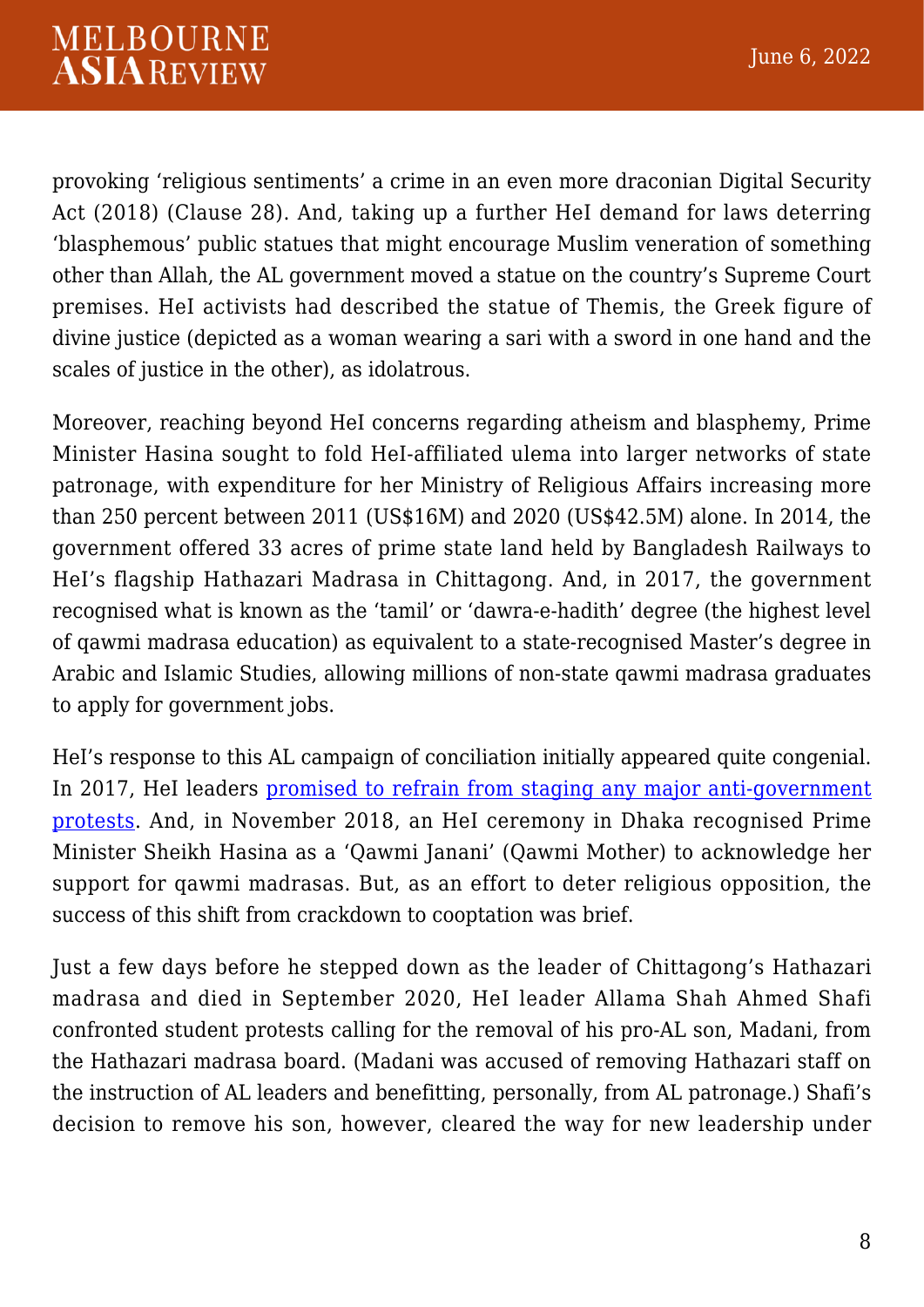Junaid Babunagari, who had long resisted government co-optation in favour of qawmi autonomy. In particular, Babunagari opposed HeI's recognition of Prime Minister Sheikh Hasina as 'Qawmi Mother'. And, alongside another madrasa-based party (Islami Andolan Bangladesh), he [opposed](https://www.youtube.com/watch?v=P9gR4bxCppM) Sheikh Hasina's push to erect statues of her father, Sheikh Mujibur Rahman, across the country.

Under Babunagari, HeI returned to a pattern of energetic street protest. In November 2020, HeI protesters criticised the French President, Emmanuel Macron, for eulogizing a Paris school teacher who had been killed by a Chechen Muslim migrant after showing his students cartoons of the Prophet Muhammad that many Muslims considered blasphemous. In March 2021, HeI protesters confronted Indian Prime Minister Narendra Modi during a state visit marking the fiftieth anniversary of Bangladesh's independence. AL had long maintained close ties with India but, within India, Prime Minister Modi was criticised for abetting (or failing to deter) several Muslim murders at the hands of Hindu-nationalist vigilantes.

HeI's anti-Modi activism, however, was met with violence. Police killed at least 10 HeI supporters. In fact AL abandoned any pretence of HeI conciliation or cooptation, returing to confrontation. Specifically, claiming that some of members of HeI's central committee maintained ties to the militant group HuJI-B, they dissolved the committee. But, just two months later, Babunagari set those accused of HuJI ties and convened [a new committee](https://www.dhakatribune.com/bangladesh/politics/2021/06/07/new-hefazat-e-islam-committee-excludes-mamunul-keeps-babunagari-as-chief). (Since Babunagari died in August 2021, his maternal uncle and successor, Muhibullah Babunagari, has actively sustained his views.)

From crackdowns to cooptation and back again, AL tried to tame the madrasa-based protesters of HeI. But it failed. By 2021, both JI and HeI were strongly opposed to AL. But, even then, the Islamist and traditionalist opposition forces of Bangladesh failed to cooperate with one another.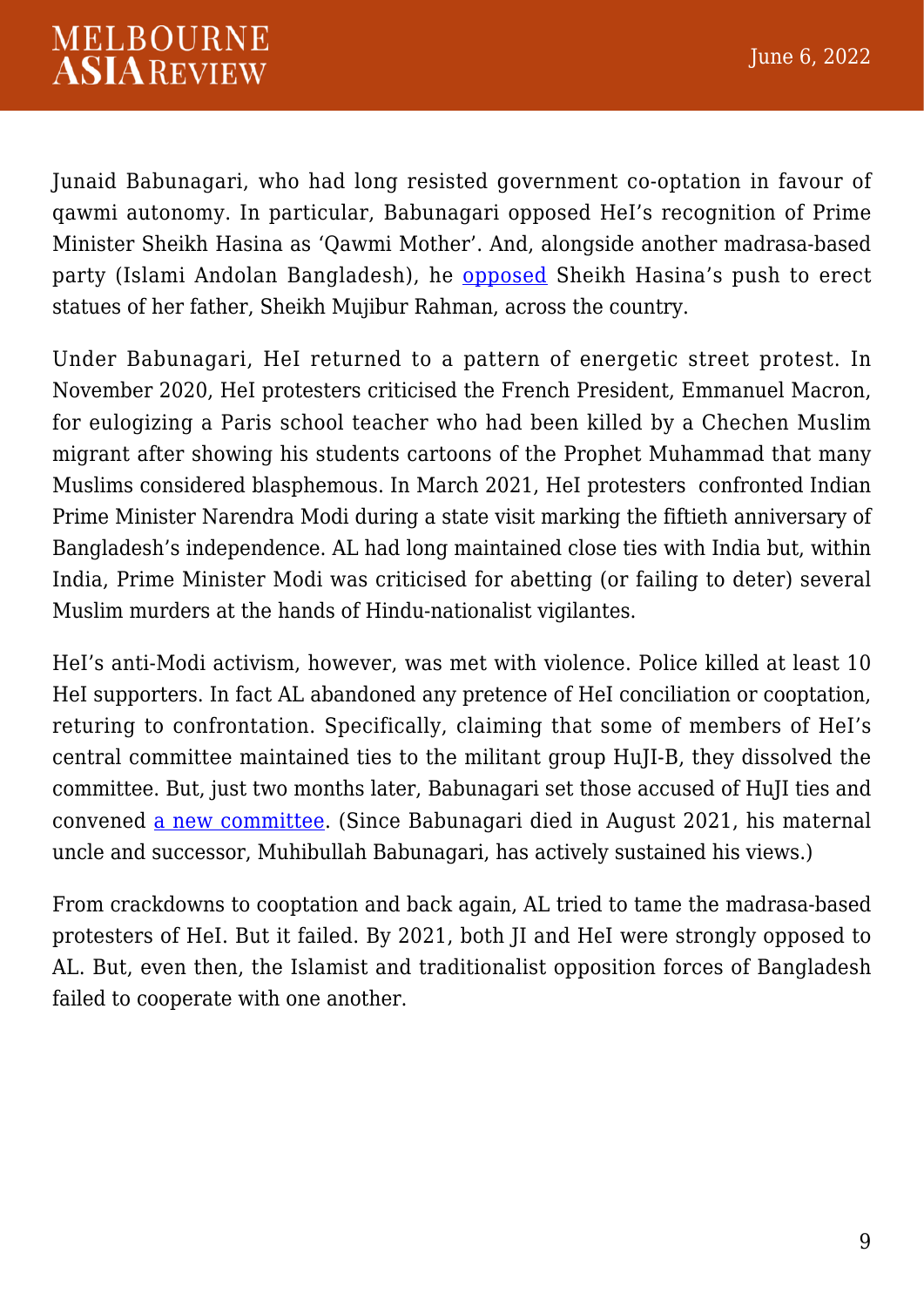## **5. When crackdown and cooptation fail: What constrains opposition cooperation in Bangladesh?**

Blanket political 'exclusions' like the crackdowns associated with the increasingly autocratic regime of AL are generally considered [more likely](https://www.jstor.org/stable/25741389) to facilitate crossideological cooperation than periodic bouts of political 'inclusion', particularly when that inclusion is based on selective and thus [divisive forms of regime co-optation.](https://www.researchgate.net/publication/254232055_Left-Islamist_Opposition_Cooperation_in_Morocco) But, even with respect to political exclusion, anchored in repression, it may be that what really matters is not the lethal intensity of that repression but its structure. Scholar [Elizabeth Nugent](https://press.princeton.edu/books/hardcover/9780691203065/after-repression), for instance, has argued that 'undifferentiated' repression that fails to distinguish between various groups is *more* likely to facilitate crossideological cooperation that 'differentiated' forms of repression that actively distinguish between otherwise similarly placed opposition groups.

In Bangladesh, however, AL repression is generally described as 'undifferentiated' and, thus, more likely to push groups such as JI and HeI closer together. Specifically, AL and its supporters routinely [conflate](https://www.vifindia.org/article/2018/november/06/bangladesh-elections-growing-influence-of-hefazat) HeI and JI within made-up names like "Hefazat-Jama'at". Precisely insofar as this is the case, however, the key question arises: why, even *after* AL's failed effort to co-opt HeI, has AL's *undifferentiated* repression *failed* to spur intra-religious modernist-traditionalist JI-HeI cooperation?

When JI Secretary-General Mia Golam Porwar and former JI parliamentarian Shahjahan Chowdhury were spotted in the funeral cortège of HeI leader Shah Ahmed Shafi in 2020—and, in 2021, when JI activists joined HeI's anti-Modi protests—many began to [wonder](https://en.prothomalo.com/bangladesh/politics/jamaat-shibir-men-join-programmes-of-hefazat-e-islam-islamic-gonotantrik-party) whether the madrasa-based traditionalists of HeI might be prepared, not merely to co-exist with the party-based Islamists of JI, but also to pursue new forms of potentially transformative opposition cooperation and coordination. Yet, building on the comparative experience of Muslim modernists and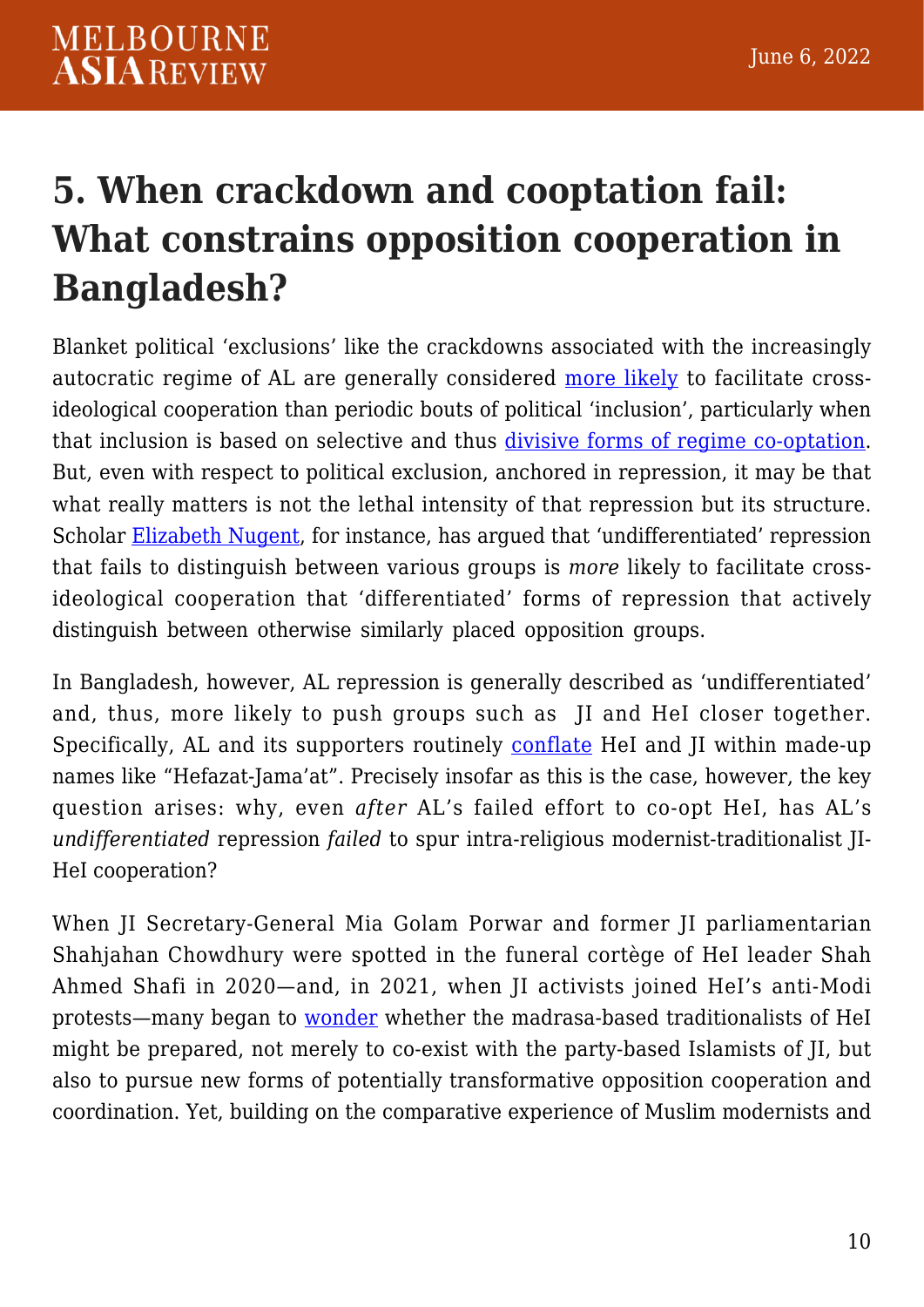traditionalists elsewhere, we argue that this is unlikely. Responding directly to questions about Shafi's funeral cortège, HeI spokesman Allama Azizul Haque Islamabadi [asked](https://www.ekusheypatrika.com/archives/116980), '[w]hy is there so much discussion about the participation of some leaders of Jama'at' when '[m]illions' attended the funeral? 'Jama'at has ideological differences with Hifazat', and '[w]ith this, the question of … friendship does not arise'. Further, taking up AL claims about coordinated protest action, one intrepid reporter [noted](https://newsnextbd.com/jamaats-plan-to-stir-violence-using-hefazot-fizzles-out/) that, during HeI's anti-Macron protests, a more significant role for JI was actively thwarted due to police-Hefazat 'joint steps'.

Under Junaid and, later, Muhibullah Babunagari, HeI responded to AL repression whilst simultaneously refusing to consider any form of 'opposition cooperation' with JI. And, in their own words, they did so for *intra-religious ideological reasons*. 'All my life … I have been making the people aware of the erroneous beliefs of [the] Jama'at', [noted](https://www.somoynews.tv/pages/details/221519/‘জামায়াতের-সঙ্গে-আমার-সম্পর্ক-নেই’-শফীপুত্রের-বিরুদ্ধে-মুখ-খুললেন-বাবুনগরী.) Junaid Babunagari in 2020. In fact five months later his Joint Secretary-General Moinuddin Rumi [reiterated](https://www.somoynews.tv/pages/details/246869/‘হেফাজতের-দখল-নিতে-জামায়াত-শিবির-নানামুখী-চক্রান্ত-করছে’) that, '[i]deologically, our disagreement with Jama'at-e-Islami is long-standing'. And, then, after Junaid died, Muhibullah [added](https://www.kalerkantho.com/online/country-news/2021/09/18/1074537) that 'Hefazat ha[s] no ideological connection with Jama'at'. 'Jama'at's distance from the Qawmi is historically recognized for ideological reasons', he said, stressing that 'Jama'at has not … formed any alliance with Hefazat'.

It would be difficult to miss HeI's effort to explain that its ideological differences with JI were a key factor underpinning its lack of opposition coordination. Like the intra-religious ideological differences separating the Islamist Khomeini from the traditionalist Shariatmadari (Iran), the Islamist Jamiat-e-Islam from the madrasabased Taliban (Afghanistan), or the Muslim Brotherhood from Egyptian Salafis and the madrasa-based leadership of al-Azhar (Egypt), these ideological differences reflect [competing views about the proper relationship between religious and political](https://brill.com/view/journals/melg/11/2/article-p136_136.xml) [power](https://brill.com/view/journals/melg/11/2/article-p136_136.xml). 'What seem like trivial disagreements to outside observers', argues [Sultan](https://www.jstor.org/stable/41635249) [Tepe](https://www.jstor.org/stable/41635249), are often deeply divisive 'ideological commitments' that 'prevent religious groups from acting as a unified bloc'.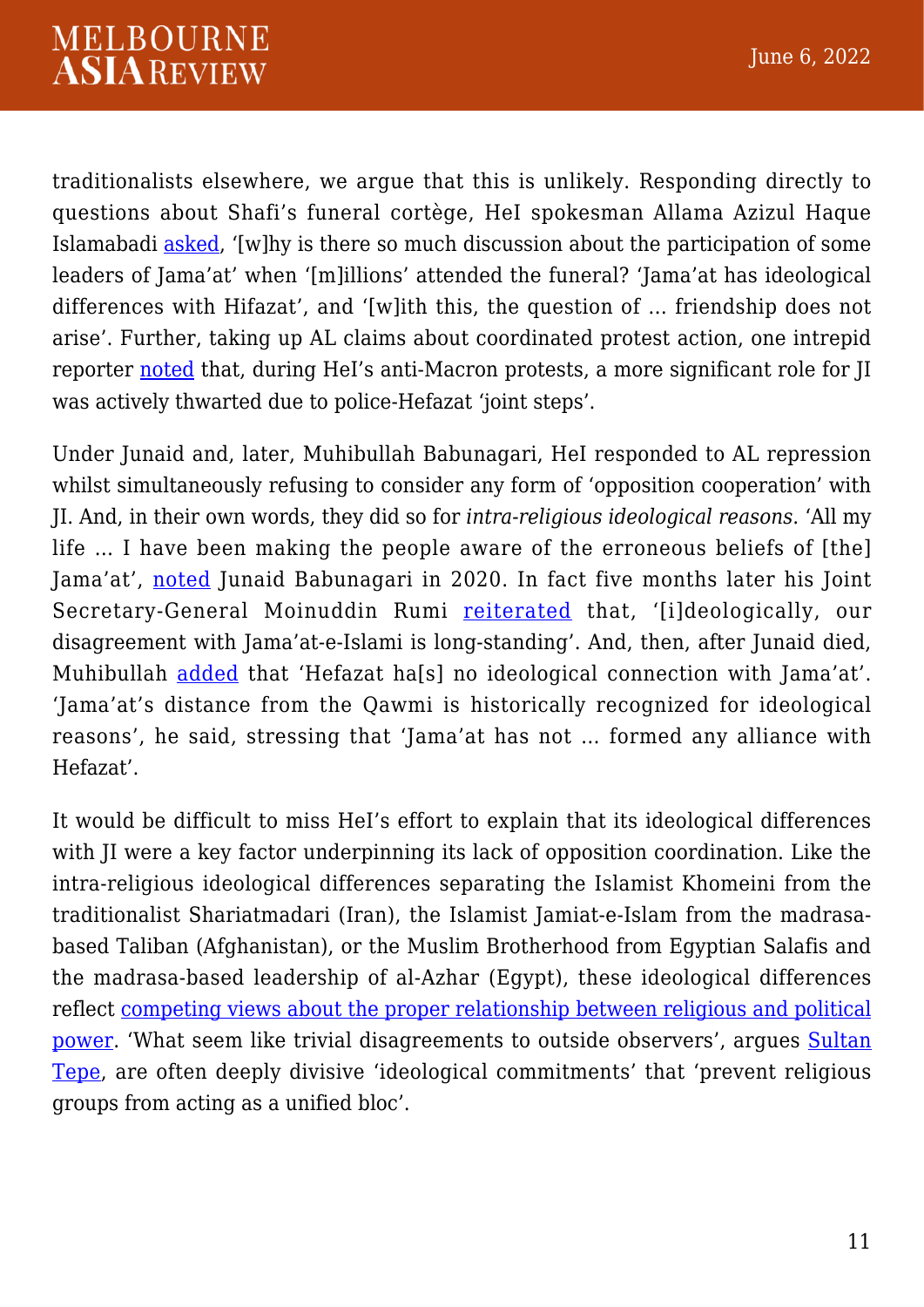Briefly, religious opposition forces across the Muslim world are caught up in a twolevel game. As one HeI leader explained to us (Anonymised Interview, 6 July 2017), recognising the importance of common religious struggle against AL in Bangladesh, both the Jama'at and Hefazat reject secularism and 'believe in the possibility of establishing peace … through the implementation of Islamic law'. But, despite this common attachment, he added that JI and HeI sustain persistent differences *within* this focus on Islamic law 'regarding the method of implementation'.

#### **Conclusion**

This article argues that intra-religious ideological differences are a key barrier limiting sustained forms of opposition cooperation in Muslim-majority electoral autocracies such as Bangladesh. Focusing on religious opposition under AL Prime Minister Sheikh Hasina, we pull away from arguments that explain failures of opposition cooperation in terms of top-down political opportunity structures (e.g. regime repression or co-option) to argue, instead, that cooperation is more directly constrained by bottom-up ideological tensions—especially, ideological tensions separating modern Islamist parties (e.g. JI) from traditional madrasa-based social movements (e.g. HeI). As one Bangladeshi journalist [noted,](http://www.bbccrimenews24.net/details.php?id=486) observers often 'confuse Hefazat-e-Islam and Jama'at-e-Islam [sic]'. Although '[m]any leaders of Hefazat-e-Islam are involved in politics', they do not 'do Jama'at politics'. 'Jama'at', he stressed, 'believes in [the] Maududi doctrine', whereas Hefazat is a staunch opponent of … [that] doctrine'.

The Muslim world is filled with Islamists and traditionalists arrayed against a common political enemy: in Iran (versus the Shah); in Afghanistan (versus the Soviets); in Egypt (versus President Mubarak); in Yemen (versus President al-Salih); and so on. But, as in Iran, Afghanistan, Egypt, and Yemen, so too in Bangladesh: the degree to which modernist and traditionalist religious opposition forces might prevail depends, not merely on their ability to recognise a common enemy, but also—and primarily—on their ability to sustain forms of cooperation despite